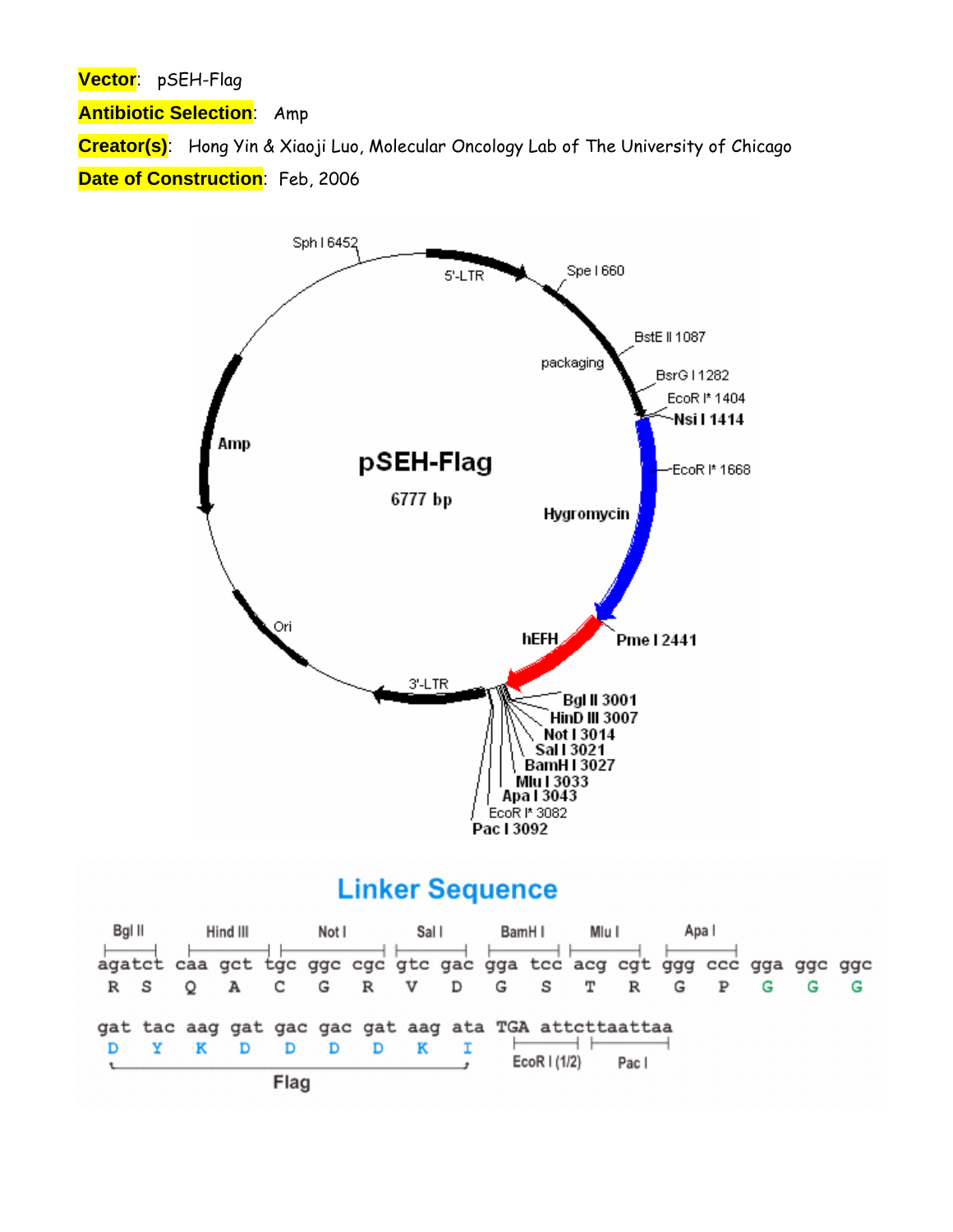## **pSEH-Flag (human EF1a/HLTV hybrid promoter) Full-Length Sequence**

TGAAAGACCC CACCTGTAGG TTTGGCAAGC TAGCTTAAGT AACGCCATTT TGCAAGGCATGGAAAATACATAACTGAGAA TAGAGAAGTT AGATCAAGG TTAGGAACAGAGAGACAGCAGAATATGGGCCAAACAGGATATCTGTGGTAAGCAGTTCCTCCCCGGCTCAGGGCCAAGAACAGATGGTCCCCAGATGCGGTCCCGC CCTCAGCAGTTTCTAGAGAACCATCAGATGTTTCCAGGGTGCCCCAAGGACCTGAAATGACCCTGTGCCTTATTTGAACTAACCAATCAGTTCGCTTCTCGCTTCT GTTCGCGCGCTTCTGCTCCCCGAGCTCAATAAAAGAGCCCACAACCCCTCACTCGGCGCGCCAGTCCTCCGATAGACTGCGTCGCCCGGGTACCCGTATTCCCAAT AAAGCCTCTTG CTGTTTGCAT CCGAATCGTG GACTCGCTGA TCCTTGGGAG GGTCTCCTCAGATTGATTGACTGCCCACCTCGGGGGTCTTTCATTTGGAG GTTCCACCGA GATTTGGAGACCCCTGCCCA GGGACCACCGACCCCCCCGC CGGGAGGTAA GCTGGCCAGC GGTCGTTTCGTGTCTGTCTC TGTCTTTGTG CGTGTTTGTGCCGGCATCTAATGTTTGCGCCTGCGTCTGTACTAGTTAGCTAACTAGCTCTGTATCTGGCGGACCCGTGGTGGAACTGACGAGTTCTGAACACCCG GCCG CAACCCTGGG AGACGTCCCAGGGACTTTGGGGGCCGTTTTTGTGGCCCGACCTGAGGAAGGGAGTCGATGTGGAATCCGACCCCGTCAGGATATGTGGTT CTGGTAGGAGACGAGAACCT AAAACAGTTC CCGCCTCCGT CTGAATTTTTGCTTTCGGTT TGGAACCGAAGCCGCGCGTC TTGTCTGCTG CAGCGCTGCA GCATCGTTCT GTGTTGTCTC TGTCTGACTGTGTTTCTGTA TTTGTCTGAA AATTAGGGCC AGACTGTTAC CACTCCCTTAAGTTTGACCTTAGGTCACTG GAAAGATGTCGAGCGGATCG CTCACAACCA GTCGGTAGAT GTCAAGAAGAGACGTTGGGT TACCTTCTGC TCTGCAGAAT GGCCAACCTTTAACGTCGGA TGGCCGCGAGACGGCACCTT TAACCGAGAC CTCATCACCC AGGTTAAGAT CAAGGTCTTT TCACCTGGCCCGCATGGACA CCCAGACCAGGTCCCCTACA TCGTGACCTG GGAAGCCTTG GCTTTTGACCCCCCTCCCTG GGTCAAGCCCTTTGTACACC CTAAGCCTCC GCCTCCTCTT CCTCCATCCGCCCCGTCTCT CCCCCTTGAACCTCCTCGTTCGACCCCGCCTCGATCCTCCCTTTATCCAGCCCTCACTCCTTCTCTAGGCGCCG**GAATTCatgcat**ACCATGGGCATGAAAAAGCC TGAACTCACCGCGACGTCTGTCGAGAAGTTTCTGATCGAAAAGTTCGACAGCGTCTCCGACCTGATGCAGCTCTCGGAGGGCGAAGAATCTCGTGCTTTCAGCTTC GATGTAGGAGGGCGTGGATATGTCCTGCGGGTAAATAGCTGCGCCGATGGTTTCTACAAAGATCGTTATGTTTATCGGCACTTTGCATCGGCCGCGCTCCCGATTC CGGAAGTGCTTGACATTGGGGAATTCAGCGAGAGCCTGACCTATTGCATCTCCCGCCGTGCACAGGGTGTCACGTTGCAAGACCTGCCTGAAACCGAACTGCCCGC TGTTCTGCAGCCGGTCGCGGAGGCCATGGATGCGATCGCTGCGGCCGATCTTAGCCAGACGAGCGGGTTCGGCCCATTCGGACCGCAAGGAATCGGTCAATACACT ACATGGCGTGATTTCATATGCGCGATTGCTGATCCCCATGTGTATCACTGGCAAACTGTGATGGACGACACCGTCAGTGCGTCCGTCGCGCAGGCTCTCGATGAGC TGATGCTTTGGGCCGAGGACTGCCCCGAAGTCCGGCACCTCGTGCACGCGGATTTCGGCTCCAACAATGTCCTGACGGACAATGGCCGCATAACAGCGGTCATTGA CTGGAGCGAGGCGATGTTCGGGGATTCCCAATACGAGGTCGCCAACATCTTCTTCTGGAGGCCGTGGTTGGCTTGTATGGAGCAGCAGACGCGCTACTTCGAGCGG AGGCATCCGGAGCTTGCAGGATCGCCGCGGCTCCGGGCGTATATGCTCCGCATTGGTCTTGACCAACTCTATCAGAGCTTGGTTGACGGCAATTTCGATGATGCAG CTTGGGCGCAGGGTCGATGCGACGCAATCGTCCGATCCGGAGCCGGGACTGTCGGGCGTACACAAATCGCCCGCAGAAGCGCGGCCGTCTGGACCGATGGCTGTGT AGAAGTACTCGCCGATAGTGGAAACCGACGCCCCAGCACTCGTCCGta**gtttaaacatgcag**CGCTCCGGTGCCCGTCAGTGGGCAGAGCGCACATCGCCCACAGT CCCCGAGAAGTTGGGGGGAGGGGTCGGCAATTGAACCGGTGCCTAGAGAAGGTGGCGCGGGGTAAACTGGGAAAGTGATGTCGTGTACTGGCTCCGCCTTTTTCCC GAGGGTGGGGGAGAACCGTATATAAGTGCAGTAGTCGCCGTGAACGTTCTTTTTCGCAACGGGTTTGCCGCCAGAACACAGCTGAAGCTAGCTTCGAGGGGCTCGC ATCTCTCCTTCACGCGCCCGCCGCCCTACCTGAGGCCGCCATCCACGCCGGTTGAGTCGCGTTCTGCCGCCTCCCGCCTGTGGTGCCTCCTGAACTGCGTCCGCCG TCTAGGTAAGTTTAAAGCTCAGGTCGAGACCGGGCCTTTGTCCGGCGCTCCCTTGGAGCCTACCTAGACTCAGCCGGCTCTCCACGCTTTGCCTGACCCTGCTTGC TCAACTCTACGTCTTTGTTTCGTTTTCTGTTCTGCGCCGTTACAGATCCAAGCTGTGACCGGCGCCTAC **atcgat ccgcgg AGAtctaagctt gcgg ccg cgt cga cgg atc cA CGC GT GGGCCC** gga ggc ggc gat tac aag gat gac gac gat aag ata TGA attc**ttaattaa CGAT**AAAATAAAAGATTTTATTTAGTCTCCAGAAAAAGGGGGGAATGAAAGACCCCACCTGTAGGTTTGGCAAGCTAGCTTAAGTAACGCCATTTTGCAAGGCATG GAAAATACATAACTGAGAATAGAGAAGTTCAGATCAAGGTTAGGAACAGAGAGACAGCAGAATATGGGCCAAACAGGATATCTGTGGTAAGCAGTTCCTGCCCCGG CTCAGGGCCAAGAACAGATGGTCCCCAGATGCGGTCCCGCCCTCAGCAGTTTCTAGAGAACCATCAGATGTTTCCAGGGTGCCCCAAGGACCTGAAATGACCCTGT GCCTTATTTGAACTAACCAATCAGTTCGCTTCTCGCTTCTGTTCGCGCGCTTCTGCTCCCCGAGCTCAATAAAAGAGCCCACAACCCCTCACTCGGCGCGCCAGTC CTCCGATAGACTGCGTCGCCCGGGTACCCGTGTATCCAATAAACCCTCTTGCAGTTGCATCCGACTTGTGGTCTCGCTGTTCCTTGGGAGGGTCTCCTCTGAGTGA TTGACTACCCGTCAGCGGGGGTCTTTCATGGGTAACAGTTTCTTGAAGTTGGAGAACAACATTCTGAGGGTAGGAGTCGAATATTAAGTAATCCTGACTCAATTAG CCACTGTTTTGAATCCACATACTCCAATACTCCTGAAATAGTTCATTATGGACAGCGCAGAAGAGCTGGGGAGAATTAATTCGTAATCATGGTCATAGCTGTTTCC TGTG TGAAATTGTTATCCGCTCAC AATTCCACACAACATACGAGCCGGAAGCATAAAGTGTAAAGCCTGGGGTGCCTAATGAGTGAGCTAACTCACATTAATTG CGTTGCGCTC ACTGCCCGCT TTCCAGTCGGGAAACCTGTC GTGCCAGCTGCATTAATGAA TCGGCCAACG CGCGGGGAGA GGCGGTTTGCGTATTGGGCG CTCTTCCGCT TCCTCGCTCA CTGACTCGCTGCGCTCGGTC GTTCGGCTGCGGCGAGCGGT ATCAGCTCAC TCAAAGGCGG TAATACGGTTATCCACAGAA TCAGGGGATAACGCAGGAAA GAACATGTGAGCAAAAGGCC AGCAAAAGGC CAGGAACCGT AAAAAGGCCGCGTTGCTGGC GTTTTTCCATAGGCTCCGCC CCCCTGACGA GCATCACAAA AATCGACGCTCAAGTCAGAG GTGGCGAAAC CCGACAGGAC TATAAAGATACCAGGCGTTT CCCCCTGGAAGCTCCCTCGT GCGCTCTCCT GTTCCGACCC TGCCGCTTAC CGGATACCTG TCCGCCTTTCTCCCTTCGGG AAGCGTGGCGCTTTCTCATA GCTCACGCTGTAGGTATCTC AGTTCGGTGTAGGTCGTTCG CTCCAAGCTGGGCTGTGTGC ACGAACCCCC CGTTCAGCCC GACCGCTGCGCCTTATCCGG TAACTATCGT CTTGAGTCCA ACCCGGTAAGACACGACTTA TCGCCACTGGCAGCAGCCAC TGGTAACAGG ATTAGCAGAG CGAGGTATGT AGGCGGTGCT ACAGAGTTCTTGAAGTGGTG GCCTAACTACGGCTACACTA GAAGGACAGT ATTTGGTATC TGCGCTCTGCTGAAGCCAGT TACCTTCGGAAAAAGAGTTG GTAGCTCTTG ATCCGGCAAA CAAACCACCGCTGGTAGCGG TGGTTTTTTT GTTTGCAAGC AGCAGATTACGCGCAGAAAA AAAGGATCTCAAGAAGATCC TTTGATCTTT TCTACGGGGT CTGACGCTCA GTGGAACGAA AACTCACGTTAAGGGATTTT GGTCATGAGATTATCAAAAA GGATCTTCAC CTAGATCCTT TTAAATTAAAAATGAAGTTT TAAATCAATCTAAAGTATAT ATGAGTAAAC TTGGTCTGAC AGTTACCAATGCTTAATCAG TGAGGCACCT ATCTCAGCGA TCTGTCTATTTCGTTCATCC ATAGTTGCCTGACTCCCCGT CGTGTAGATA ACTACGATAC GGGAGGGCTT ACCATCTGGC CCCAGTGCTGCAATGATACC GCGAGACCCACGCTCACCGG CTCCAGATTT ATCAGCAATA AACCAGCCAGCCGGAAGGGC CGAGCGCAGAAGTGGTCCTG CAACTTTATC CGCCTCCATC CAGTCTATTAATTGTTGCCG GGAAGCTAGA GTAAGTAGTT CGCCAGTTAATAGTTTGCGC AACGTTGTTGCCATTGCTAC AGGCATCGTG GTGTCACGCT CGTCGTTTGGTATGGCTTCA TTCAGCTCCGGTTCCCAACG ATCAAGGCGA GTTACATGAT CCCCCATGTT GTGCAAAAAA GCGGTTAGCTCCTTCGGTCC TCCGATCGTTGTCAGAAGTA AGTTGGCCGC AGTGTTATCA CTCATGGTTATGGCAGCACT GCATAATTCT CTTACTGTCA TGCCATCCGTAAGATGCTTT TCTGTGACTGGTGAGTACTC AACCAAGTCA TTCTGAGAAT AGTGTATGCG GCGACCGAGT TGCTCTTGCCCGGCGTCAAT ACGGGATAAT ACCGCGCCACATAGCAGAACTTTAAAAGTG CTCATCATTGGAAAACGTTC TTCGGGGCGAAAACTCTCAA GGATCTTACC GCTGTTGAGA TCCAGTTCGATGTAACCCAC TCGTGCACCC AACTGATCTT CAGCATCTTTTACTTTCACC AGCGTTTCTGGGTGAGCAAA AACAGGAAGG CAAAATGCCG CAAAAAAGGG AATAAGGGCG ACACGGAAATGTTGAATACT CATACTCTTC CTTTTTCAAT ATTATTGAAG CATTTATCAG GGTTATTGTCTCATGAGCGG ATACATATTTGAATGTATTT AGAAAAATAAACAAATAGGG GTTCCGCGCACATTTCCCCG AAAAGTGCCA CCTGACGTCT AAGAAACCATTATTATCATG ACATTAACCTATAAAAATAG GCGTATCACG AGGCCCTTTC GTCTCGCGCG TTTCGGTGAT GACGGTGAAAACCTCTGACA CATGCAGCTC CCGGAGACGG TCACAGCTTG TCTGTAAGCGGATGCCGGGAGCAGACAAGC CCGTCAGGGCGCGTCAGCGG GTGTTGGCGG GTGTCGGGGC TGGCTTAACTATGCGGCATC AGAGCAGATT GTACTGAGAG TGCACCATATGCGGTGTGAA ATACCGCACAGATGCGTAAG GAGAAAATAC CGCATCAGGC GCCATTCGCC ATTCAGGCTG CGCAACTGTTGGGAAGGGCG ATCGGTGCGGGCCTCTTCGC TATTACGCCA GCTGGCGAAA GGGGGATGTGCTGCAAGGCG ATTAAGTTGGGTAACGCCAG GGTTTTCCCA GTCACGACGT TGTAAAACGACGGCGCAAGG AATGGTGCAT GCAAGGAGAT GGCGCCCAACAGTCCCCCGG CCACGGGGCCTGCCACCATA CCCACGCCGA AACAAGCGCT CATGAGCCCGAAGTGGCGAG CCCGATCTTCCCCATCGGTG ATGTCGGCGA TATAGGCGCC AGCAACCGCA CCTGTGGCGC CGGTGATGCCGGCCACGATG CGTCCGGCGTAGAGGCGATT AGTCCAATTT GTTAAAGACA GGATATCAGTGGTCCAGGCT CTAGTTTTGA CTCAACAATA TCACCAGCTGAAGCCTATAG AGTACGAGCCATAGATAAAA TAAAAGATTT TATTTAGTCT CCAGAAAAAG GGGGGAA

## **Unique enzymes in pSEH-Flag:**

| Spe I          | A'CTAG.T     | 660  |
|----------------|--------------|------|
| <b>BstE II</b> | G'GTNAC.C    | 1087 |
| BsrG I         | T'GTAC.A     | 1282 |
| Nsi I          | A. TGCA'T    | 1414 |
| BspM I         | ACCTGC 10/14 | 1738 |

| Rsr II |          | CG`GWC.CG    | 1833 |
|--------|----------|--------------|------|
| Pme I  |          | CTTT AAAC    | 2441 |
| Mun I  |          | C'AATT.G     | 2523 |
| Age I  |          | A`CCGG.T     | 2530 |
| Bsa I  |          | GTGCAG 22/20 | 2648 |
| Cla I  |          | AT CG. AT    | 2990 |
| Bal II |          | A'GATC.T     | 3001 |
|        | HinD III | A`AGCT.T     | 3007 |
| Not I  |          | GC `GGCC.GC  | 3014 |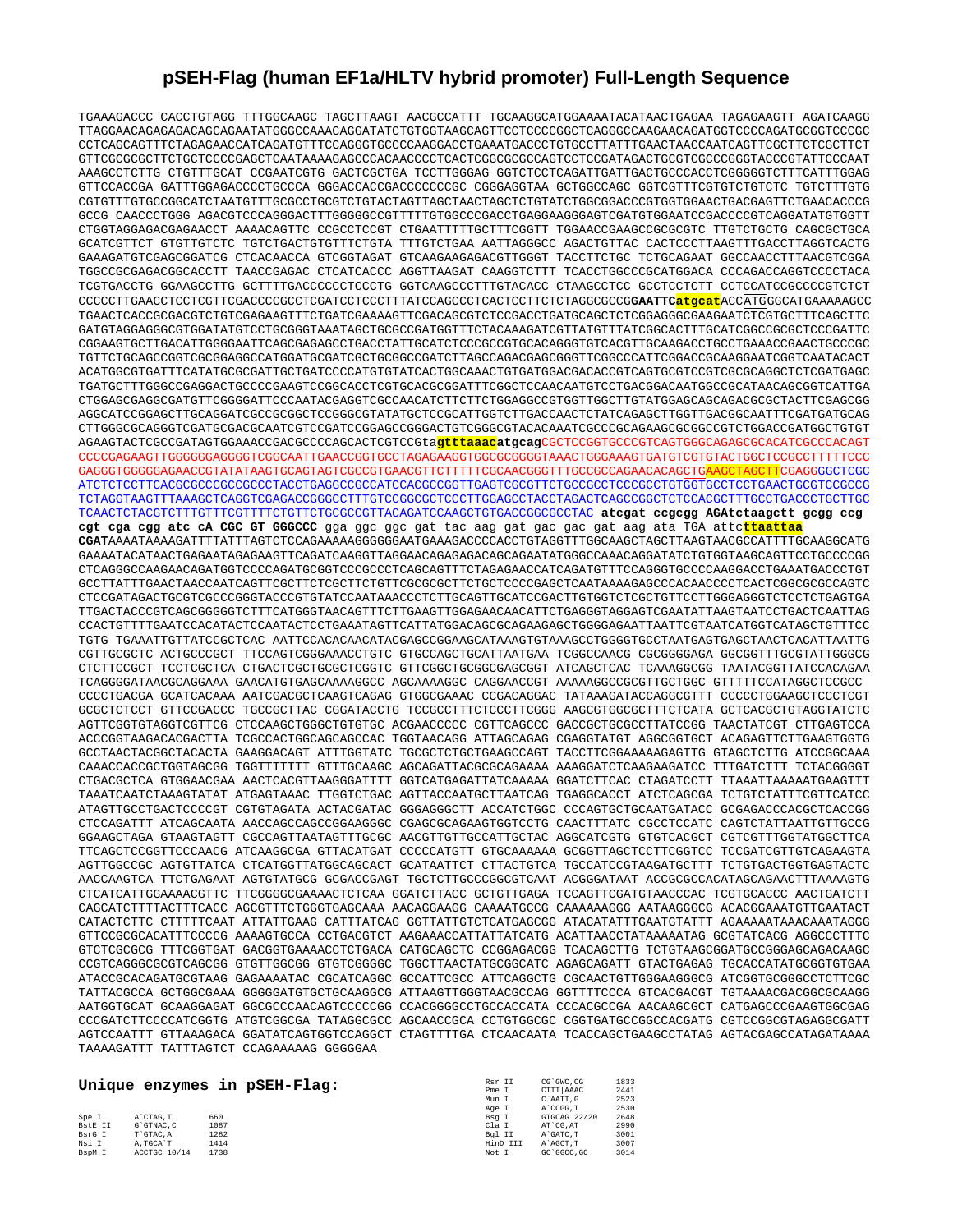| Sal I<br>Acc I         | G`TCGA, C<br>GT `MK, AC   |              | 3021<br>3022                     |                 |                                                | Bgl I            | (2)        | 4912<br>5177 | 5247<br>6295 | 6682         |              |
|------------------------|---------------------------|--------------|----------------------------------|-----------------|------------------------------------------------|------------------|------------|--------------|--------------|--------------|--------------|
| BamH I                 | G`GATC, C                 |              | 3027                             |                 |                                                | Bgl II           | (1)        | 3001         |              |              |              |
| Mlu I<br>Bsp120 I      | A`CGCG, T<br>G`GGCC, C    |              | 3033<br>3039                     |                 |                                                | Bpm I            | (5)        | 2093         | 2147         | 3107         | 5127         |
| Apa I<br>Pac I         | G, GGCC 'C<br>TTA, AT`TAA |              | 3043<br>3092                     |                 |                                                |                  |            | 6745         |              |              |              |
| Sph I                  | G, CATG`C                 |              | 6452                             |                 |                                                | Bsa I            | (7)        | 476<br>3595  | 530<br>3616  | 1149<br>5118 | 2833         |
| Number of enzymes = 22 |                           |              |                                  |                 |                                                | BsaH I           | (11)       | 742          | 1398         | 1449         | 2417         |
|                        |                           |              |                                  |                 |                                                |                  |            | 2981         | 5594         | 5976         | 6280         |
|                        |                           |              |                                  |                 | The following enzymes do not cut in pSEH-Flag: |                  |            | 6463         | 6577         | 6598         |              |
|                        |                           |              |                                  |                 |                                                | BsaJ I           | (36)       | 161<br>461   | 240<br>497   | 250<br>546   | 397<br>547   |
| Avr II                 | Bbs I                     |              | Bbv II                           | Bcl I           | Blp I                                          |                  |            | 694          | 733          | 734          | 746          |
| BsaA I                 | BsaB I                    |              | BsiC I                           | BsiW I          | Bsm I                                          |                  |            | 747          | 1167         | 1236         | 1245         |
| Bsp1286 I<br>Esp I     | Bst1107 I<br>Fse I        |              | BstB I<br>Hpa I                  | BstX I<br>Nru I | Eco72 I<br>PaeR7 I                             |                  |            | 1265         | 1266         | 1417         | 1777         |
| PflM I                 | Pml I                     |              | Sfi I                            | SnaB I          | Spl I                                          |                  |            | 1978<br>2864 | 2133<br>2995 | 2202<br>3302 | 2600<br>3381 |
| Srf I                  | Stu I                     |              | Xca I                            | Xcm I           | Xho I                                          |                  |            | 3391         | 3538         | 3601         | 3903         |
|                        |                           |              |                                  |                 |                                                |                  |            | 4324         | 6398         | 6476         | 6482         |
|                        |                           |              |                                  |                 |                                                | BsaW I           | (8)        | 1646         | 2183         | 2319         | 2455         |
|                        |                           |              | pSEH-Flag: sites sorted by name: |                 |                                                | BseR I           | (4)        | 2530<br>464  | 4370<br>1293 | 4517<br>1332 | 5348<br>3604 |
| Aat II                 | (3)                       | 745          | 1452                             | 5979            |                                                | Bsg I            | (1)        | 2648         |              |              |              |
| Acc I                  | (1)                       | 3022         |                                  |                 |                                                | BsiE I           | (13)       | 592          | 727          | 1633         | 1768         |
| Acc65 I                | (2)                       | 401          | 3542                             |                 |                                                |                  |            | 1789<br>4080 | 1798<br>4504 | 2368<br>5427 | 3017<br>5576 |
| Aci I                  | (84)                      | 197<br>688   | 203<br>727                       | 566<br>860      | 588<br>901                                     |                  |            | 6323         |              |              |              |
|                        |                           | 1042         | 1133                             | 1199            | 1298                                           | BsiHKA I         | (8)        | 338          | 1709         | 2011         | 3479         |
|                        |                           | 1317         | 1355                             | 1444            | 1568                                           |                  |            | 4482         | 5643         | 5728         | 6225         |
|                        |                           | 1633         | 1700                             | 1750            | 1770                                           | BsmA I           | (22)       | 107<br>734   | 475<br>832   | 531<br>949   | 609<br>1073  |
|                        |                           | 1794<br>2051 | 1816<br>2061                     | 1836<br>2174    | 2013<br>2202                                   |                  |            | 1132         | 1150         | 1328         | 1492         |
|                        |                           | 2204         | 2225                             | 2354            | 2364                                           |                  |            | 2834         | 3124         | 3247         | 3594         |
|                        |                           | 2552         | 2589                             | 2669            | 2725                                           |                  |            | 3615         | 5119         | 5893         | 6046         |
|                        |                           | 2728<br>2808 | 2743<br>2995                     | 2774<br>2997    | 2781<br>3013                                   | BsmB I           | (8)        | 6090<br>733  | 6762<br>831  | 1072         | 1131         |
|                        |                           | 3017         | 3049                             | 3338            | 3344                                           |                  |            | 1329         | 1493         | 6047         | 6089         |
|                        |                           | 3640         | 3854                             | 3957            | 4013                                           | BsmF I           | (11)       | 172          | 185          | 564          | 729          |
|                        |                           | 4023         | 4047                             | 4090            | 4097                                           |                  |            | 764          | 1205         | 2342         | 2479         |
|                        |                           | 4118<br>4383 | 4209<br>4504                     | 4237<br>4614    | 4364<br>4749                                   | BsoF I           | (46)       | 3313<br>727  | 3326<br>901  | 6458<br>917  | 920          |
|                        |                           | 4758         | 5120                             | 5211            | 5402                                           |                  |            | 925          | 928          | 1133         | 1503         |
|                        |                           | 5448         | 5569                             | 5613            | 5690                                           |                  |            | 1580         | 1633         | 1761         | 1792         |
|                        |                           | 5799         | 5898                             | 5945            | 6119                                           |                  |            | 1795<br>2205 | 2051<br>2281 | 2154<br>2365 | 2202<br>2449 |
|                        |                           | 6158<br>6245 | 6168<br>6271                     | 6194<br>6328    | 6232<br>6587                                   |                  |            | 2669         | 2728         | 2743         | 2774         |
| Afl II                 | (3)                       | 35           | 1006                             | 3174            |                                                |                  |            | 3014         | 3017         | 3050         | 3989         |
| Afl III                | (2)                       | 3033         | 4164                             |                 |                                                |                  |            | 4070         | 4088         | 4091         | 4209         |
| Age I<br>Aha II        | (1)<br>(11)               | 2530<br>742  | 1398                             | 1449            | 2417                                           |                  |            | 4364<br>4781 | 4507<br>5109 | 4572<br>5448 | 4575<br>5475 |
|                        |                           | 2981         | 5594                             | 5976            | 6280                                           |                  |            | 5570         | 5799         | 6086         | 6195         |
|                        |                           | 6463         | 6577                             | 6598            |                                                |                  |            | 6299         | 6372         |              |              |
| Ahd I                  | (4)                       | 1020         | 3587                             | 3633            | 5057                                           | Bsp120 I         | (1)        | 3039         |              |              | 6521         |
| Alu I                  | (38)                      | 30<br>668    | 34<br>676                        | 336<br>1505     | 580<br>1537                                    | BspH I<br>BspM I | (4)<br>(1) | 4884<br>1738 | 5892         | 5997         |              |
|                        |                           | 1579         | 1964                             | 2189            | 2254                                           | BspM II          | (3)        | 1646         | 2183         | 2319         |              |
|                        |                           | 2283         | 2682                             | 2688            | 2692                                           | Bsr I            | (18)       | 374          | 1030         | 1058         | 1910         |
|                        |                           | 2830<br>3173 | 2971<br>3477                     | 3009<br>3796    | 3169<br>3829                                   |                  |            | 2075<br>3965 | 2565<br>4571 | 2586<br>4584 | 3515<br>4698 |
|                        |                           | 3924         | 3988                             | 4106            | 4332                                           |                  |            | 5104         | 5222         | 5265         | 5532         |
|                        |                           | 4422         | 4468                             | 4725            | 5246                                           |                  |            | 5704         | 6410         |              |              |
|                        |                           | 5346         | 5409                             | 6088            | 6107                                           | BsrB I           | (6)        | 1042         | 1816         | 2174         | 3856         |
| Alw I                  | (18)                      | 6352<br>453  | 6708<br>1051                     | 1357            | 1885                                           | BsrD I           | (2)        | 4097<br>5118 | 5898<br>5292 |              |              |
|                        |                           | 2203         | 2312                             | 2959            | 2987                                           | BsrG I           | (1)        | 1282         |              |              |              |
|                        |                           | 3023         | 3034                             | 4726            | 4812                                           | BssH II          | (4)        | 317          | 368          | 3458         | 3509         |
|                        |                           | 4812         | 4909                             | 4910            | 5374                                           | BssS I           | (5)        | 1525<br>6028 | 2004         | 4337         | 5721         |
| AlwN I                 | (2)                       | 5689<br>3298 | 5695<br>4580                     |                 |                                                | BstE II          | (1)        | 1087         |              |              |              |
| Apa I                  | (1)                       | 3043         |                                  |                 |                                                | BstN I           | (16) 241   |              | 548          | 735          | 748          |
| ApaL I                 | (5)                       | 1705         | 2007                             | 4478            | 5724                                           |                  |            | 1169<br>1267 | 1194         | 1217<br>3904 | 1237<br>4192 |
| Apo I                  | (4)                       | 6221<br>872  | 1404                             | 1668            | 3082                                           |                  |            | 4313         | 3382<br>4326 | 6399         | 6676         |
| Asc I                  | (2)                       | 368          | 3509                             |                 |                                                | BstU I           | (34)       | 317          | 319          | 370          | 903          |
| Ase I                  | (4)                       | 3807         | 3935                             | 3994            | 5229                                           |                  |            | 905          | 1135         | 1446         | 1635         |
| Asp718<br>Ava I        | (2)<br>(7)                | 401<br>331   | 3542<br>397                      | 498             | 2497                                           |                  |            | 1770<br>2162 | 1881<br>2204 | 1947<br>2364 | 2013<br>2552 |
|                        |                           | 2599         | 3472                             | 3538            |                                                |                  |            | 2721         | 2766         | 2997         | 3019         |
| Ava II                 | (14)                      | 186          | 199                              | 254             | 551                                            |                  |            | 3035         | 3458         | 3460         | 3511         |
|                        |                           | 690          | 1219                             | 1833            | 2374                                           |                  |            | 4011<br>5122 | 4013         | 4211<br>5947 | 4792         |
|                        |                           | 3327<br>5417 | 3340<br>6672                     | 3395            | 5195                                           |                  |            | 6049         | 5615<br>6152 |              | 6047         |
| BamH I                 | (1)                       | 3027         |                                  |                 |                                                | BstY I           | (9)        | 2963         | 3001         | 3027         | 4805         |
| Ban I                  | $(17)$ 244                |              | 401                              | 1142            | 1397                                           |                  |            | 4816         | 4902         | 4914         | 5682         |
|                        |                           | 1999         | 2458                             | 2533            | 2789                                           | Bsu36 I          | (3)        | 5699<br>781  | 1018         | 2737         |              |
|                        |                           | 2980<br>5005 | 3385<br>6279                     | 3542<br>6462    | 3908<br>6576                                   | Cac8 I           | (40)       | 28           | 32           | 319          | 370          |
|                        |                           | 6597         |                                  |                 |                                                |                  |            | 582          | 586          | 631          | 650          |
| Ban II                 | (8)                       | 338          | 351                              | 2704            | 3043                                           |                  |            | 1199         | 1750         | 1951         | 2011         |
| Bbe I                  | (6)                       | 3479<br>1401 | 3492<br>2984                     | 6529<br>6283    | 6543<br>6466                                   |                  |            | 2191<br>2725 | 2354<br>2888 | 2690<br>2916 | 2704<br>3011 |
|                        |                           | 6580         | 6601                             |                 |                                                |                  |            | 3167         | 3171         | 3460         | 3511         |
| Bbv I                  | (12)                      | 931          | 939                              | 1514            | 1772                                           |                  |            | 3957         | 3986         | 4095         | 4181         |
|                        |                           | 2165         | 2292                             | 2460            | 4583                                           |                  |            | 4218         | 4778         | 5169         | 6182         |
| Bcn I                  | (18) 164                  | 4586         | 4792<br>399                      | 5486<br>400     | 6097<br>571                                    |                  |            | 6330<br>6491 | 6350<br>6539 | 6354<br>6581 | 6450<br>6611 |
|                        |                           | 724          | 2212                             | 2328            | 2845                                           | Cfr10 I          | (9)        | 629          | 1763         | 2530         | 2754         |
|                        |                           | 3044         | 3305                             | 3540            | 3541                                           |                  |            | 2886         | 2977         | 5137         | 6600         |
|                        |                           | 4545         | 5241                             | 5592            | 6093                                           | Cla I            | (1)        | 6609<br>2990 |              |              |              |
| Bfa I                  | (15) 31                   | 6128         | 6479<br>219                      | 661             | 673                                            | Csp6 I           | $(10)$ 402 |              | 658          | 1283         | 2341         |
|                        |                           | 1394         | 2538                             | 2689            | 2815                                           |                  |            | 2394         | 2580         | 3543         | 5536         |
|                        |                           | 2877         | 3170                             | 3360            | 4659                                           |                  |            | 6212         | 6723         |              |              |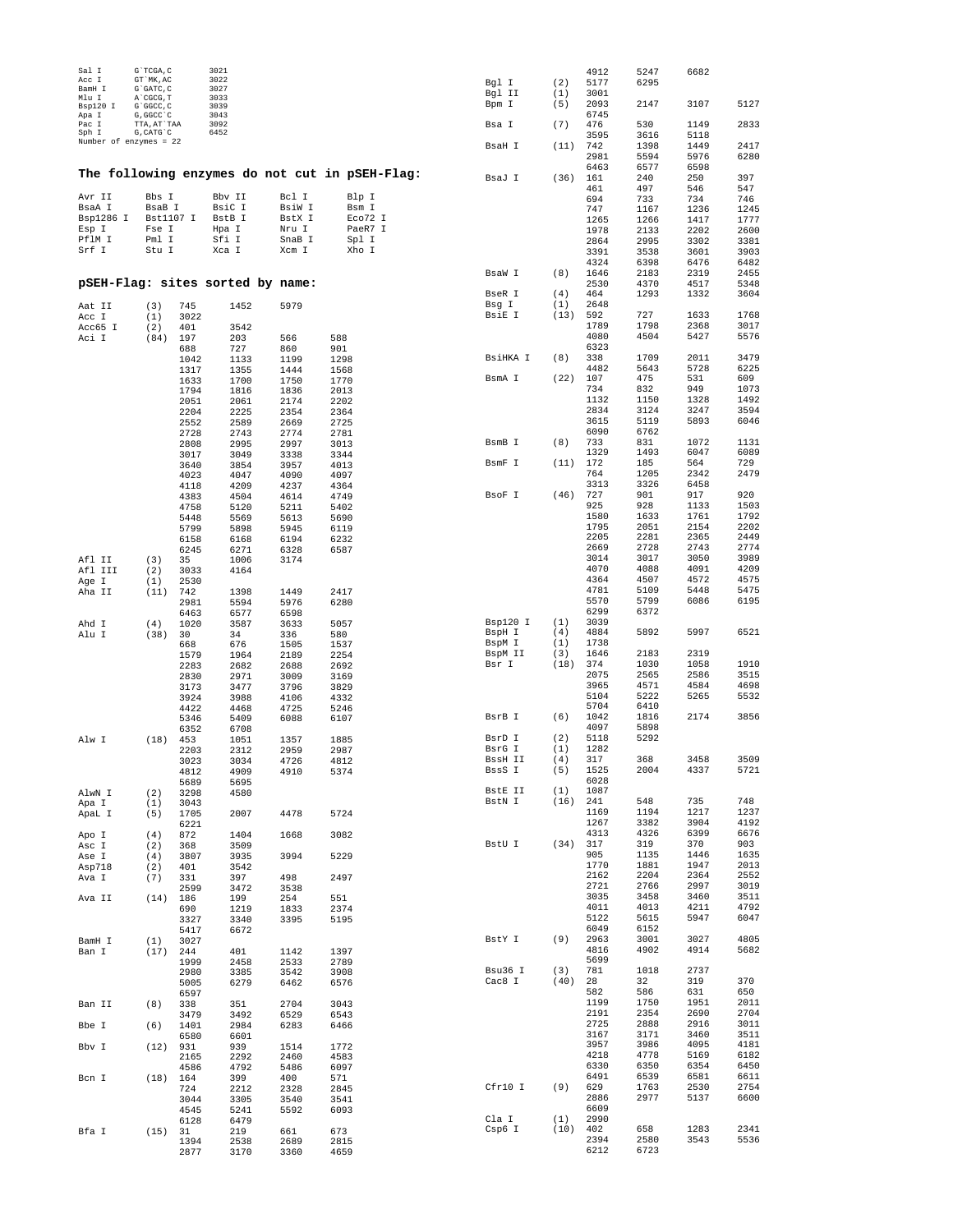| Dde I     | (23)       | 75           | 167          | 208          | 476          |                     |            | 5187         | 5280         | 5617         | 5949         |
|-----------|------------|--------------|--------------|--------------|--------------|---------------------|------------|--------------|--------------|--------------|--------------|
|           |            | 781          | 1018         | 1290         | 1803         |                     |            | 6049         | 6152         | 6282         | 6303         |
|           |            | 2737         | 2831         | 2882         | 3005         |                     |            | 6436         | 6465         | 6519         | 6579         |
|           |            | 3214         | 3308         | 3349         | 3618         |                     |            | 6600         |              |              |              |
|           |            | 3689         | 4439         | 4848         | 5014         | HinC II             | (2)        | 2261         | 3023         |              |              |
|           | (32)       | 5554<br>94   | 5980<br>459  | 6215<br>1046 | 1178         | Hind II<br>HinD III | (2)<br>(1) | 2261<br>3007 | 3023         |              |              |
| Dpn I     |            | 1363         | 1470         | 1603         | 1788         | Hinf I              | (19)       | 442          | 450          | 791          | 802          |
|           |            | 1801         | 1891         | 2198         | 2318         |                     |            | 1521         | 1643         | 1843         | 2094         |
|           |            | 2965         | 2993         | 3003         | 3029         |                     |            | 2761         | 2880         | 3699         | 3721         |
|           |            | 3234         | 4732         | 4807         | 4818         |                     |            | 3742         | 3999         | 4064         | 4139         |
|           |            | 4826         | 4904         | 4916         | 5021         |                     |            | 4535         | 5052         | 6690         |              |
|           |            | 5362         | 5380         | 5426         | 5684         | HinI I              | (11)       | 742          | 1398         | 1449         | 2417         |
|           |            | 5701         | 5737         | 6322         | 6546         |                     |            | 2981         | 5594         | 5976         | 6280         |
| DpnII     | (32)       | 92           | 457          | 1044         | 1176         |                     |            | 6463         | 6577         | 6598         |              |
|           |            | 1361<br>1799 | 1468         | 1601         | 1786<br>2316 | HinP I              | (49)       | 317<br>646   | 319<br>903   | 368          | 370<br>1398  |
|           |            | 2963         | 1889<br>2991 | 2196<br>3001 | 3027         |                     |            | 1582         | 1635         | 922<br>1879  | 1947         |
|           |            | 3232         | 4730         | 4805         | 4816         |                     |            | 2162         | 2289         | 2362         | 2451         |
|           |            | 4824         | 4902         | 4914         | 5019         |                     |            | 2478         | 2550         | 2721         | 2858         |
|           |            | 5360         | 5378         | 5424         | 5682         |                     |            | 2953         | 2981         | 3458         | 3460         |
|           |            | 5699         | 5735         | 6320         | 6544         |                     |            | 3509         | 3511         | 3786         | 3946         |
| Dra I     | (5)        | 2441         | 2826         | 4923         | 4942         |                     |            | 4011         | 4039         | 4072         | 4342         |
|           |            | 5634         |              |              |              |                     |            | 4409         | 4509         | 4683         | 4792         |
| Dra III   | (2)        | 1713         | 2006         |              |              |                     |            | 5185         | 5278         | 5615         | 5947         |
| Drd I     | (4)        | 1929         | 2310         | 4272         | 6141         |                     |            | 6047         | 6150         | 6280         | 6301         |
| Dsa I     | (7)        | 694          | 1417         | 1777         | 2133         |                     |            | 6434         | 6463         | 6517         | 6577         |
| Eae I     |            | 2202         | 2995         | 6482         | 1130         |                     |            | 6598         |              |              |              |
|           | (13)       | 582          | 724          | 1109         |              | Hpa II              | (39)       | 163          | 398          | 569          | 630<br>1764  |
|           |            | 1630<br>3014 | 1795<br>4003 | 2048<br>5445 | 2365<br>6479 |                     |            | 723<br>1997  | 1401<br>2184 | 1647<br>2210 | 2320         |
|           |            | 6611         |              |              |              |                     |            | 2326         | 2456         | 2531         | 2755         |
| Eag I     | (5)        | 724          | 1630         | 1795         | 2365         |                     |            | 2843         | 2855         | 2887         | 2978         |
|           |            | 3014         |              |              |              |                     |            | 3043         | 3304         | 3539         | 3882         |
| Ear I     | (6)        | 1070         | 1311         | 3786         | 4048         |                     |            | 4371         | 4518         | 4544         | 4734         |
|           |            | 5852         | 6340         |              |              |                     |            | 5138         | 5172         | 5239         | 5349         |
| Eco47 III | (3)        | 923          | 2452         | 6518         |              |                     |            | 5591         | 6092         | 6126         | 6478         |
| Eco57 I   | (4)        | 2703         | 4711         | 5725         | 6729         |                     |            | 6601         | 6610         | 6625         |              |
| ECON I    | (4)        | 784          | 1392         | 2541         | 2736         | Hph I               | (13)       | 1157         | 1183         | 1434         | 4901         |
| Eco0109 I | (5)        | 254          | 1219         | 3395         | 6033         |                     |            | 5128         | 5542         | 5750         | 5783         |
|           |            | 6487         |              |              |              |                     |            | 6067         | 6076         | 6569         | 6614         |
| ECOR I    | (3)        | 1404         | 1668         | 3082         |              |                     |            | 6695         |              |              |              |
| ECOR II   | $(16)$ 239 |              | 546<br>1192  | 733          | 746<br>1235  | Kas I               | (6)        | 1397<br>6576 | 2980<br>6597 | 6279         | 6462         |
|           |            | 1167<br>1265 | 3380         | 1215<br>3902 | 4190         | Kpn I               | (2)        | 405          | 3546         |              |              |
|           |            | 4311         | 4324         | 6397         | 6674         | Mae I               | (15)       | 31           | 219          | 661          | 673          |
| ECOR V    | (3)        | 140          | 3280         | 6665         |              |                     |            | 1394         | 2538         | 2689         | 2815         |
| Ehe I     | (6)        | 1399         | 2982         | 6281         | 6464         |                     |            | 2877         | 3170         | 3360         | 4659         |
|           |            | 6578         | 6599         |              |              |                     |            | 4912         | 5247         | 6682         |              |
| Fnu4H I   | (46)       | 727          | 901          | 917          | 920          | Mae II              | (12)       | 742          | 1081         | 1122         | 1449         |
|           |            | 925          | 928          | 1133         | 1503         |                     |            | 1719         | 2645         | 2928         | 4867         |
|           |            | 1580         | 1633         | 1761         | 1792         |                     |            | 5283         | 5656         | 5976         | 6418         |
|           |            | 1795         | 2051         | 2154         | 2202         | Mae III             | (21)       | 39           | 994          | 1022         | 1087         |
|           |            | 2205         | 2281         | 2365         | 2449         |                     |            | 1231         | 1715         | 2957         | 2973         |
|           |            | 2669         | 2728         | 2743         | 2774         |                     |            | 3178         | 3656         | 4520         | 4583         |
|           |            | 3014         | 3017         | 3050         | 3989         |                     |            | 4699         | 4982         | 5313         | 5371         |
|           |            | 4070<br>4364 | 4088<br>4507 | 4091<br>4572 | 4209<br>4575 |                     |            | 5524<br>6411 | 5712         | 6100         | 6391         |
|           |            | 4781         | 5109         | 5448         | 5475         | Mbo I               | $(32)$ 92  |              | 457          | 1044         | 1176         |
|           |            | 5570         | 5799         | 6086         | 6195         |                     |            | 1361         | 1468         | 1601         | 1786         |
|           |            | 6299         | 6372         |              |              |                     |            | 1799         | 1889         | 2196         | 2316         |
| Fok I     | (13)       | 423          | 1140         | 1300         | 1794         |                     |            | 2963         | 2991         | 3001         | 3027         |
|           |            | 2167         | 2733         | 3075         | 3563         |                     |            | 3232         | 4730         | 4805         | 4816         |
|           |            | 5023         | 5204         | 5491         | 6134         |                     |            | 4824         | 4902         | 4914         | 5019         |
|           |            | 6378         |              |              |              |                     |            | 5360         | 5378         | 5424         | 5682         |
| Fsp I     | (2)        | 5279         | 6302         |              |              |                     |            | 5699         | 5735         | 6320         | 6544         |
| Gdi II    | (16)       | 723          | 725          | 1129         | 1629<br>2047 | Mbo II              |            | $(14)$ 1086  | 1299         | 1529         | 2112<br>4825 |
|           |            | 1631<br>2364 | 1794<br>2366 | 1796<br>3013 | 3015         |                     |            | 2115<br>4898 | 3802<br>5653 | 4036<br>5731 | 5840         |
|           |            | 4004         | 5444         | 6480         | 6612         |                     |            | 6328         | 6540         |              |              |
| Gsu I     | (5)        | 2092         | 2146         | 3108         | 5128         | Mlu I               | (1)        | 3033         |              |              |              |
|           |            | 6746         |              |              |              | Mme I               | (8)        | 829          | 1106         | 1515         | 2049         |
| Hae I     | (6)        | 584          | 1111         | 1776         | 4179         |                     |            | 3603         | 3655         | 4378         | 4562         |
|           |            | 4190         | 4642         |              |              | Mnl I               | (59)       | 167          | 216          | 368          | 387          |
| Hae II    | (12)       | 925          | 1401         | 2454         | 2861         |                     |            | 432          | 460          | 484          | 506          |
|           |            | 2984         | 4042         | 4412         | 6283         |                     |            | 510          | 566          | 776          | 872          |
|           |            | 6466         | 6520         | 6580         | 6601         |                     |            | 1168         | 1271         | 1304         | 1310         |
| Hae III   | (37)       | 129          | 173          | 584          | 726          |                     |            | 1313         | 1319         | 1349         | 1352         |
|           |            | 762<br>1132  | 774<br>1197  | 987<br>1632  | 1111<br>1776 |                     |            | 1367<br>1542 | 1374<br>1766 | 1390<br>1973 | 1505<br>2012 |
|           |            | 1797         | 1825         | 1977         | 2050         |                     |            | 2072         | 2099         | 2122         | 2170         |
|           |            | 2132         | 2367         | 2742         | 2847         |                     |            | 2506         | 2595         | 2690         | 2732         |
|           |            | 3016         | 3041         | 3269         | 3314         |                     |            | 2786         | 2802         | 3039         | 3357         |
|           |            | 4005         | 4179         | 4190         | 4208         |                     |            | 3509         | 3528         | 3573         | 3600         |
|           |            | 4642         | 5100         | 5180         | 5447         |                     |            | 3624         | 3684         | 4013         | 4062         |
|           |            | 6034         | 6332         | 6481         | 6489         |                     |            | 4272         | 4345         | 4596         | 4996         |
|           |            | 6613         |              |              |              |                     |            | 5077         | 5223         | 5429         | 6024         |
| Hga I     | (16)       | 381          | 642          | 895          | 1476         |                     |            | 6082         | 6342         | 6626         |              |
|           |            | 1928         | 2167         | 2312         | 2424         | Msc I               | (2)        | 584          | 1111         |              |              |
|           |            | 2794<br>4852 | 3009<br>5584 | 3522<br>6142 | 4274<br>6611 | Mse I               | (26)       | 36<br>1173   | 1007<br>2440 | 1119<br>2825 | 1149<br>3088 |
| HgiA I    | (8)        | 338          | 1709         | 2011         | 3479         |                     |            | 3092         | 3175         | 3709         | 3807         |
|           |            | 4482         | 5643         | 5728         | 6225         |                     |            | 3935         | 3994         | 4870         | 4922         |
| HgiE II   | (2)        | 4743         | 6223         |              |              |                     |            | 4927         | 4941         | 4994         | 5229         |
| Hha I     | (49)       | 319          | 321          | 370          | 372          |                     |            | 5268         | 5633         | 6005         | 6186         |
|           |            | 648          | 905          | 924          | 1400         |                     |            | 6383         | 6653         |              |              |
|           |            | 1584         | 1637         | 1881         | 1949         | Msl I               | (3)        | 1422         | 5309         | 5468         |              |
|           |            | 2164         | 2291         | 2364         | 2453         | Msp I               | (39)       | 163          | 398          | 569          | 630          |
|           |            | 2480         | 2552         | 2723         | 2860         |                     |            | 723          | 1401         | 1647         | 1764         |
|           |            | 2955         | 2983         | 3460         | 3462         |                     |            | 1997         | 2184         | 2210         | 2320         |
|           |            | 3511         | 3513         | 3788         | 3948         |                     |            | 2326         | 2456         | 2531         | 2755         |
|           |            | 4013         | 4041         | 4074         | 4344         |                     |            | 2843         | 2855         | 2887         | 2978         |
|           |            | 4411         | 4511         | 4685         | 4794         |                     |            | 3043         | 3304         | 3539         | 3882         |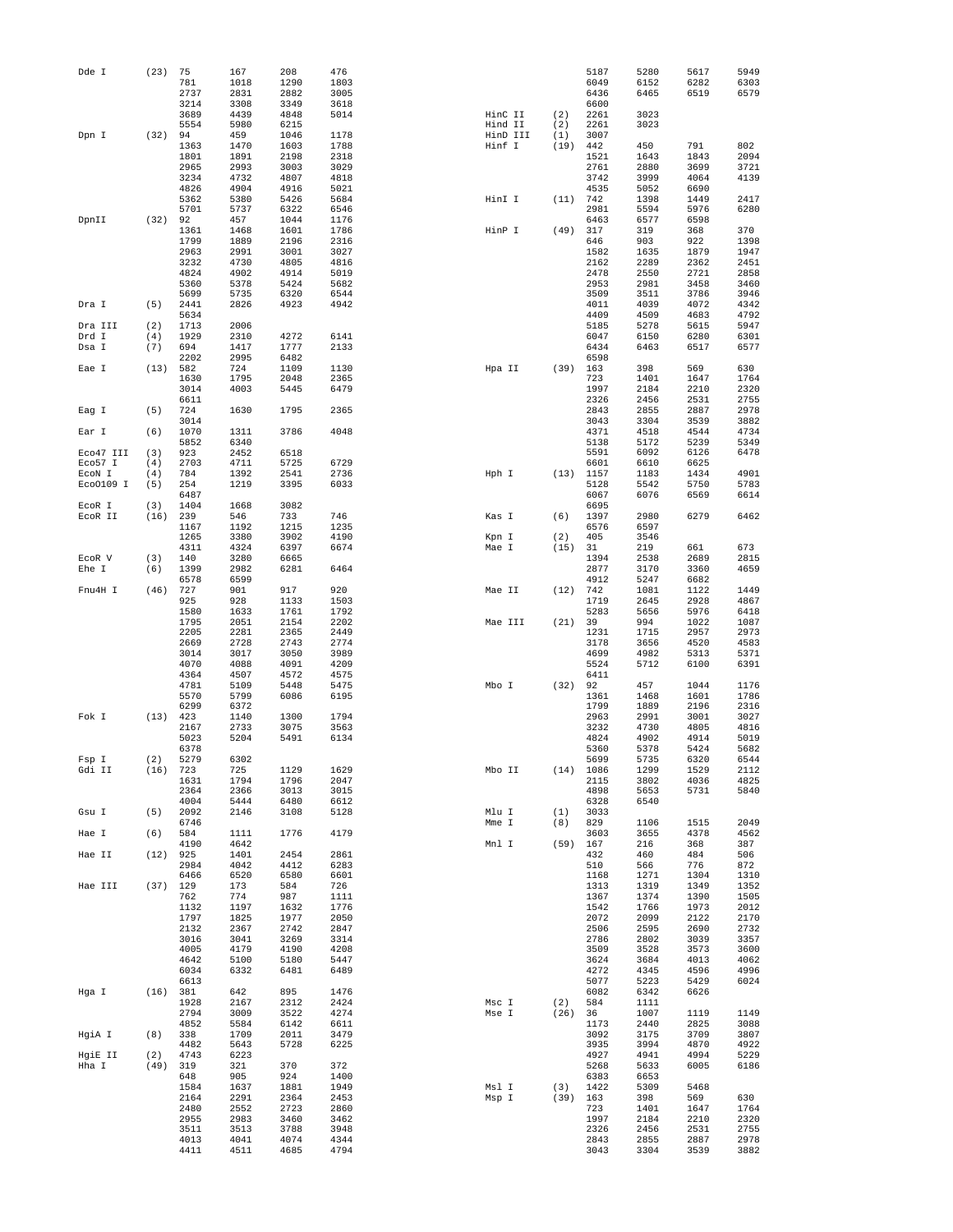|                     |             | 4371<br>5138 | 4518<br>5172 | 4544<br>5239 | 4734<br>5349 |                          |                                     | 1265<br>1978        | 1266<br>2133                   | 1417<br>2202         | 1777<br>2600                                                             |                                |
|---------------------|-------------|--------------|--------------|--------------|--------------|--------------------------|-------------------------------------|---------------------|--------------------------------|----------------------|--------------------------------------------------------------------------|--------------------------------|
|                     |             | 5591         | 6092         | 6126         | 6478         |                          |                                     | 2864                | 2995                           | 3302                 | 3381                                                                     |                                |
|                     |             | 6601         | 6610         | 6625         |              |                          |                                     | 3391                | 3538                           | 3601                 | 3903                                                                     |                                |
| MspAl I             | (14)        | 588<br>2682  | 1752<br>2997 | 2061<br>3640 | 2204<br>3988 | SfaN I                   | (25)                                | 4324<br>185         | 6398<br>444                    | 6476<br>641          | 6482<br>938                                                              |                                |
|                     |             | 4506         | 4751         | 5692         | 6158         |                          |                                     | 1490                | 1634                           | 1701                 | 1773                                                                     |                                |
|                     |             | 6352         | 6708         |              |              |                          |                                     | 1958                | 2188                           | 2268                 | 2290                                                                     |                                |
| Mun I<br>Nae I      | (1)<br>(3)  | 2523<br>631  | 2888         | 6611         |              |                          |                                     | 2714<br>5312        | 3326<br>5505                   | 3584<br>5752         | 4260<br>6113                                                             |                                |
| Nar I               | (6)         | 1398         | 2981         | 6280         | 6463         |                          |                                     | 6205                | 6243                           | 6281                 | 6597                                                                     |                                |
| Nci I               | (18)        | 6577<br>163  | 6598<br>398  | 399          | 570          | Sfc I                    | (10)                                | 6609<br>15          | 917                            | 925                  | 1101                                                                     |                                |
|                     |             | 723          | 2211         | 2327         | 2844         |                          |                                     | 1758                | 3154                           | 4429                 | 4620                                                                     |                                |
|                     |             | 3043         | 3304         | 3539         | 3540         |                          |                                     | 5298                | 6716                           |                      |                                                                          |                                |
|                     |             | 4544<br>6127 | 5240<br>6478 | 5591         | 6092         | Sma I<br>Spe I           | (2)<br>(1)                          | 399<br>660          | 3540                           |                      |                                                                          |                                |
| Nco I               | (2)         | 1417         | 1777         |              |              | Sph I                    | (1)                                 | 6452                |                                |                      |                                                                          |                                |
| Nde I               | (2)         | 1875         | 6228         |              |              | Ssp I                    | (2)                                 | 3707                | 5861                           |                      |                                                                          |                                |
| NgoM I<br>Nhe I     | (3)<br>(3)  | 629<br>30    | 2886<br>2688 | 6609<br>3169 |              | Sty I                    | (8)                                 | 250<br>1777         | 461<br>2864                    | 1245<br>3391         | 1417<br>3601                                                             |                                |
| Nla III             | (23)        | 62           | 1205         | 1412         | 1421         | Taq I                    | (19)                                | 794                 | 1038                           | 1349                 | 1360                                                                     |                                |
|                     |             | 1427<br>2448 | 1781<br>3201 | 1864<br>3655 | 1899<br>3822 |                          |                                     | 1456<br>1957        | 1471<br>2170                   | 1480<br>2272         | 1540<br>2297                                                             |                                |
|                     |             | 4168         | 4888         | 5379         | 5389         |                          |                                     | 2695                | 2837                           | 2990                 | 3022                                                                     |                                |
|                     |             | 5467         | 5503         | 5896         | 6001         |                          |                                     | 3702                | 4264                           | 5708                 |                                                                          |                                |
| Nla IV              | (41)        | 6085<br>188  | 6452<br>201  | 6525<br>246  | 403          | Tfi I                    | (9)                                 | 442<br>1843         | 802<br>2094                    | 1521<br>3742         | 1643<br>3999                                                             |                                |
|                     |             | 521          | 552          | 692          | 761          |                          |                                     | 4139                |                                |                      |                                                                          |                                |
|                     |             | 893          | 1144         | 1221         | 1399         | Tsp45 I                  | (8)                                 | 1022                | 1231                           | 1715                 | 2973                                                                     |                                |
|                     |             | 2001<br>2460 | 2024<br>2535 | 2208<br>2587 | 2324<br>2791 | Tth111 I                 | (6)                                 | 5313<br>390         | 5524<br>811                    | 6100<br>1217         | 6411<br>1485                                                             |                                |
|                     |             | 2870         | 2982         | 3029         | 3041         |                          |                                     | 1929                | 3531                           |                      |                                                                          |                                |
|                     |             | 3329<br>3910 | 3342<br>4196 | 3387<br>4235 | 3544<br>5007 | Tth111 II                | (10)                                | 146<br>1645         | 422<br>2904                    | 613<br>3286          | 632<br>4753                                                              |                                |
|                     |             | 5101         | 5142         | 5353         | 5943         |                          |                                     | 4762                | 4792                           |                      |                                                                          |                                |
|                     |             | 6281         | 6464         | 6488         | 6578         | Vsp I                    | (4)                                 | 3807                | 3935                           | 3994                 | 5229                                                                     |                                |
| Not I               | (1)         | 6599<br>3014 |              |              |              | Xba I<br>Xho II          | (2)<br>(9)                          | 218<br>2963         | 3359<br>3001                   | 3027                 | 4805                                                                     |                                |
| Nsi I               | (1)         | 1414         |              |              |              |                          |                                     | 4816                | 4902                           | 4914                 | 5682                                                                     |                                |
| Nsp7524 I           | (4)         | 2444         | 4164         | 6081         | 6448         |                          |                                     | 5699                |                                |                      |                                                                          |                                |
| NspB II             | (14)        | 588<br>2682  | 1752<br>2997 | 2061<br>3640 | 2204<br>3988 | Xma I<br>Xma III         | (2)<br>(5)                          | 397<br>724          | 3538<br>1630                   | 1795                 | 2365                                                                     |                                |
|                     |             | 4506         | 4751         | 5692         | 6158         |                          |                                     | 3014                |                                |                      |                                                                          |                                |
|                     | (4)         | 6352<br>2448 | 6708<br>4168 | 6085         | 6452         | Xmn I                    | (3)                                 | 3770                | 3808                           | 5656                 |                                                                          |                                |
| NspH I<br>Pac I     | (1)         | 3092         |              |              |              |                          |                                     |                     |                                |                      |                                                                          |                                |
| Pal I               | (37)        | 129          | 173          | 584          | 726          | Site usage in pSEH-Flag: |                                     |                     |                                |                      |                                                                          |                                |
|                     |             | 762<br>1132  | 774<br>1197  | 987<br>1632  | 1111<br>1776 |                          |                                     |                     |                                |                      |                                                                          |                                |
|                     |             | 1797         | 1825         | 1977         | 2050         | Aat II<br>Acc65 I        | G, ACGT `C<br>$G$ $GTAC$ , $C$      |                     | 3<br>2                         | Acc I<br>Aci I       | GT MK, AC<br>$C^{\wedge}CG, C$                                           | 1<br>84                        |
|                     |             | 2132         | 2367         | 2742         | 2847         | Afl II                   | C`TTAA, G                           |                     | 3                              | Afl III              | A`CRYG, T                                                                | 2                              |
|                     |             | 3016<br>4005 | 3041<br>4179 | 3269<br>4190 | 3314<br>4208 | Age I                    | A`CCGG, T                           |                     | $\mathbf{1}$                   | Aha II               | GR CG, YC                                                                | 11                             |
|                     |             | 4642         | 5100         | 5180         | 5447         | Ahd I<br>Alw I           | GGATC 8/9                           | GACNN, N`NNGTC      | 4<br>18                        | Alu I<br>AlwN I      | $AG$ $CT$<br>CAG, NNN `CTG                                               | 38<br>2                        |
|                     |             | 6034         | 6332         | 6481         | 6489         | Apa I                    | G, GGCC `C                          |                     | $\mathbf{1}$                   | ApaL I               | G`TGCA, C                                                                | 5                              |
| Ple I               | (4)         | 6613<br>799  | 2769         | 3707         | 4543         | Apo I                    | R`AATT, Y                           |                     | 4<br>4                         | Asc I                | GG'CGCG, CC                                                              | $\sqrt{2}$                     |
| Pme I               | (1)         | 2441         |              |              |              | Ase I<br>Ava I           | AT `TA, AT<br>$C^{\wedge}$ YCGR, G  |                     | 7                              | Asp718<br>Ava II     | $G$ $GTAC$ , $C$<br>$G$ $GWC$ , $C$                                      | 2<br>14                        |
| PpuM I<br>Psp1406 I | (3)<br>(3)  | 254<br>2645  | 1219<br>5283 | 3395<br>5656 |              | Avr II                   | C`CTAG, G                           |                     | $\overline{\phantom{a}}$       | BamH I               | G`GATC, C                                                                | $\mathbf{1}$                   |
| PspA I              | (2)         | 397          | 3538         |              |              | Ban I<br>Bbe I           | G`GYRC, C<br>G, GCGC `C             |                     | 17<br>6                        | Ban II<br>Bbs I      | G, RGCY `C<br>GAAGAC 8/12                                                | 8<br>$\overline{\phantom{a}}$  |
| Pst I               | (4)         | 921          | 929          | 1105         | 1762         | Bbv I                    | GCAGC 13/17                         |                     | 12                             | Bbv II               | GAAGAC 7/11                                                              | $\overline{a}$                 |
| Pvu I<br>Pvu II     | (3)<br>(4)  | 1789<br>2682 | 5427<br>3988 | 6323<br>6352 | 6708         | Bcl I                    | T`GATC, A                           |                     | $\overline{\phantom{a}}$       | Bcn I                | $CC, S$ GG                                                               | 18                             |
| Rsa I               | (10)        | 403          | 659          | 1284         | 2342         | Bfa I<br>Bgl II          | $C^T A$ , G<br>A GATC, T            |                     | 15<br>1                        | Bgl I<br>Blp I       | $\mbox{\tt GCCN}$ , $\mbox{\tt NNN}$<br>$\mbox{\tt NGGC}$<br>GC `TNA, GC | 2                              |
|                     |             | 2395<br>6213 | 2581<br>6724 | 3544         | 5537         | Bpm I                    |                                     | CTGGAG 22/20        | 5                              | Bsa I                | GGTCTC 7/11                                                              | 7                              |
| Rsr II              | (1)         | 1833         |              |              |              | BsaA I<br>BsaH I         | YAC GTR<br>GR CG, YC                |                     | ۰<br>11                        | BsaB I<br>BsaJ I     | GATNN NNATC<br>$C$ $\cap$ $CNNG$ , $G$                                   | $\overline{\phantom{a}}$<br>36 |
| Sac I               | (2)         | 338          | 3479         |              |              | BsaW I                   | W`CCGG, W                           |                     | 8                              | BseR I               | GAGGAG 16/14                                                             | 4                              |
| Sac II<br>Sal I     | (2)<br>(1)  | 2205<br>3021 | 2998         |              |              | Bsg I                    |                                     | GTGCAG 22/20        | $\mathbf{1}$                   | BsiC I               | TT CG, AA                                                                | $\bar{ }$                      |
| Sap I               | (2)         | 3786         | 4048         |              |              | BsiE I<br>BsiW I         | $CG, RY^{\dagger}CG$<br>$C$ GTAC, G |                     | 13<br>$\overline{\phantom{a}}$ | BsiHKA I<br>Bsm I    | G, WGCW`C<br>GAATG, C 7                                                  | 8<br>$\overline{\phantom{a}}$  |
| Sau3A I             | (32)        | 92           | 457          | 1044<br>1601 | 1176         | BsmA I                   | GTCTC 79                            |                     | 22                             | BsmB I               | CGTCTC 7/11                                                              | 8                              |
|                     |             | 1361<br>1799 | 1468<br>1889 | 2196         | 1786<br>2316 | BsmF I<br>Bsp120 I       | GGGAC 15/19<br>G`GGCC, C            |                     | 11<br>$\mathbf{1}$             | BsoF I<br>Bsp1286 I  | $GC^N$ , $GC$<br>G, DGCH C                                               | 46<br>$\overline{\phantom{a}}$ |
|                     |             | 2963         | 2991         | 3001         | 3027         | BspH I                   | T`CATG, A                           |                     | 4                              | BspM I               | ACCTGC 10/14                                                             | $\mathbf{1}$                   |
|                     |             | 3232<br>4824 | 4730<br>4902 | 4805<br>4914 | 4816<br>5019 | BspM II                  | T CCGG, A                           |                     | 3                              | Bsr I                | ACT, GG                                                                  | 18                             |
|                     |             | 5360         | 5378         | 5424         | 5682         | BsrB I<br>BsrG I         | GAG CGG<br>T`GTAC, A                |                     | 6<br>1                         | BsrD I<br>BssH II    | GCAATG, 8<br>G`CGCG, C                                                   | $\overline{\mathbf{c}}$<br>4   |
|                     |             | 5699         | 5735         | 6320         | 6544         | BssS I                   | $C$ TCGT, G                         |                     | 5                              | Bst1107 I GTA TAC    |                                                                          | $\overline{\phantom{a}}$       |
| Sau96 I             | $(32)$ 127  | 254          | 171<br>551   | 186<br>690   | 199<br>760   | BstB I                   | TT CG, AA                           |                     | $\overline{\phantom{a}}$       | BstE II              | G`GTNAC, C                                                               | $\mathbf{1}$                   |
|                     |             | 773          | 985          | 1196         | 1219         | BstN I<br>BstX I         | $CC^W$ , GG                         | CCAN, NNNN `NTGG    | 16<br>$\overline{\phantom{a}}$ | BstU I<br>BstY I     | CG   CG<br>R GATC, Y                                                     | 34<br>9                        |
|                     |             | 1824         | 1833         | 1975         | 2374         | Bsu36 I                  | CC `TNA, GG                         |                     | 3                              | Cac8 I               | $GCN$ $NGC$                                                              | 40                             |
|                     |             | 2845<br>3312 | 3039<br>3327 | 3040<br>3340 | 3267<br>3395 | Cfr10 I                  | R`CCGG, Y                           |                     | 9                              | Cla I                | AT CG, AT                                                                | $\mathbf{1}$                   |
|                     |             | 5099         | 5178         | 5195         | 5417         | Csp6 I<br>Dpn I          | $G^T A, C$<br>GA TC                 |                     | 10<br>32                       | Dde I<br>DpnII       | $C^{\dagger}$ TNA, G<br>`GATC,                                           | 23<br>32                       |
|                     |             | 6033<br>2395 | 6330<br>5537 | 6487         | 6672         | Dra I                    | TTT   AAA                           |                     | 5                              | Dra III              | CAC, NNN `GTG                                                            | 2                              |
| Sca I<br>ScrF I     | (2)<br>(34) | 163          | 241          | 398          | 399          | Drd I<br>Eae I           | Y`GGCC, R                           | GACNN, NN 'NNGTC    | 4<br>13                        | Dsa I<br>Eag I       | $C$ $CRYG$ , $G$<br>$C$ $GC$ , $G$                                       | 7<br>5                         |
|                     |             | 548          | 570          | 723          | 735          | Ear I                    | CTCTTC 7/10                         |                     | 6                              | Eco47 III AGC GCT    |                                                                          | 3                              |
|                     |             | 748<br>1237  | 1169<br>1267 | 1194<br>2211 | 1217<br>2327 | Eco57 I                  |                                     | CTGAAG 21/19        | 4                              | Eco72 I              | CAC GTG                                                                  | $\bar{ }$                      |
|                     |             | 2844         | 3043         | 3304         | 3382         | ECON I<br>ECOR I         | G`AATT, C                           | CCTNN `N, NNAGG     | 4<br>3                         | Eco0109 I<br>ECOR II | RG`GNC, CY<br>CCWGG,                                                     | 5<br>16                        |
|                     |             | 3539         | 3540         | 3904         | 4192         | ECOR V                   | GAT ATC                             |                     | 3                              | Ehe I                | GGC GCC                                                                  | 6                              |
|                     |             | 4313         | 4326         | 4544         | 5240         | Esp I                    | GC `TNA, GC                         |                     | $\overline{\phantom{a}}$       | Fnu4H I              | $GC^N$ , $GC$                                                            | 46                             |
|                     |             | 5591         | 6092         | 6127         |              |                          |                                     |                     |                                |                      |                                                                          |                                |
|                     |             | 6478         | 6676         |              | 6399         | Fok I<br>Fsp I           | GGATG 14/18<br>TGC GCA              |                     | 13<br>$\overline{a}$           | Fse I<br>Gdi II      | GG, CCGG 'CC                                                             | $\overline{\phantom{a}}$<br>16 |
| Sec I               | (36) 161    |              | 240          | 250          | 397          | Gsu I                    |                                     | CTGGAG 21/19        | 5                              | Hae I                | `YGGC, CG<br>WGG CCW                                                     | 6                              |
|                     |             | 461<br>694   | 497<br>733   | 546<br>734   | 547<br>746   | Hae II                   | R, GCGC`Y                           |                     | 12                             | Hae III              | $GG$ $CC$                                                                | 37                             |
|                     |             | 747          | 1167         | 1236         | 1245         | Hga I<br>HgiE II         | GACGC 9/14                          | ACCNNNNNNGGT -1/132 | 16                             | HgiA I<br>Hha I      | G, WGCW C<br>$G$ , $CG$ $C$                                              | 8<br>49                        |